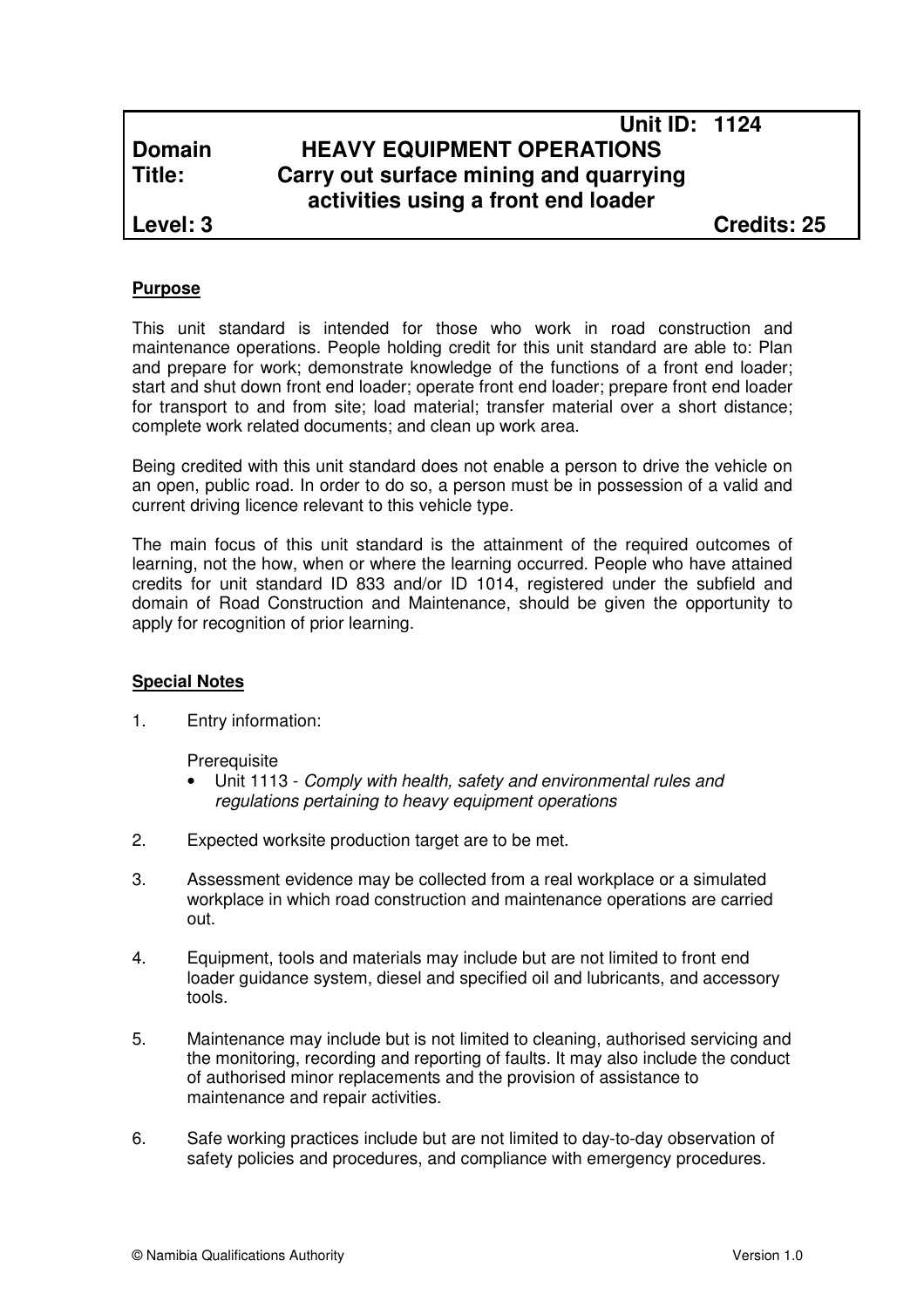- 7. Performance of all elements in this unit standard must comply with all relevant legal and workplace requirements, contractual agreement and/or manufacturers' specifications.
- 8. Regulations and legislation, including subsequent amendments, relevant to this unit standard may include but are not limited to the following:
	- Labour Act, No. 11 of 2007
	- Occupational Health and Safety Regulations No. 18, 1997
	- Road Traffic and Transport Regulations No. 52, 1999

• Government Notice No 53 Road Traffic and Transport Regulations and industry specific regulations, legislations, code of practice, or code of conduct.

# **Quality Assurance Requirements**

This unit standard and others within this subfield may be awarded by institutions which meet the accreditation requirements set by the Namibia Qualifications Authority and the Namibia Training Authority and which comply with the national assessment and moderation requirements. Details of specific accreditation requirements and the national assessment arrangements are available from the Namibia Qualifications Authority and the Namibia Training Authority on www.nta.com.na.

# **Elements and Performance Criteria**

# **Element 1: Plan and prepare for work**

# **Performance Criteria**

- 1.1 Work instructions, including plans, specifications, quality requirements and operational details are obtained, explained, clarified and applied to the allocated task.
- 1.2 Safety requirements including personal protective clothing and equipment are obtained from the site safety plan and workplace policies and procedures, and applied to the allocated task.
- 1.3 On- and off-site traffic control requirements are obtained and implemented.
- 1.4 Plant, tools, fuel, lubricants, equipment, attachments and accessories selected to carry out tasks are checked for consistency with the requirements of the job, their usability and any faults rectified or reported prior to commencement of work.
- 1.5 Environmental protection requirements are identified from the project environmental management plan and applied to the allocated task.

# **Element 2: Demonstrate knowledge of the functions of a front end loader**

# **Performance Criteria**

2.1 The main functions of front end loaders are explained in terms of surface mining and quarrying processes.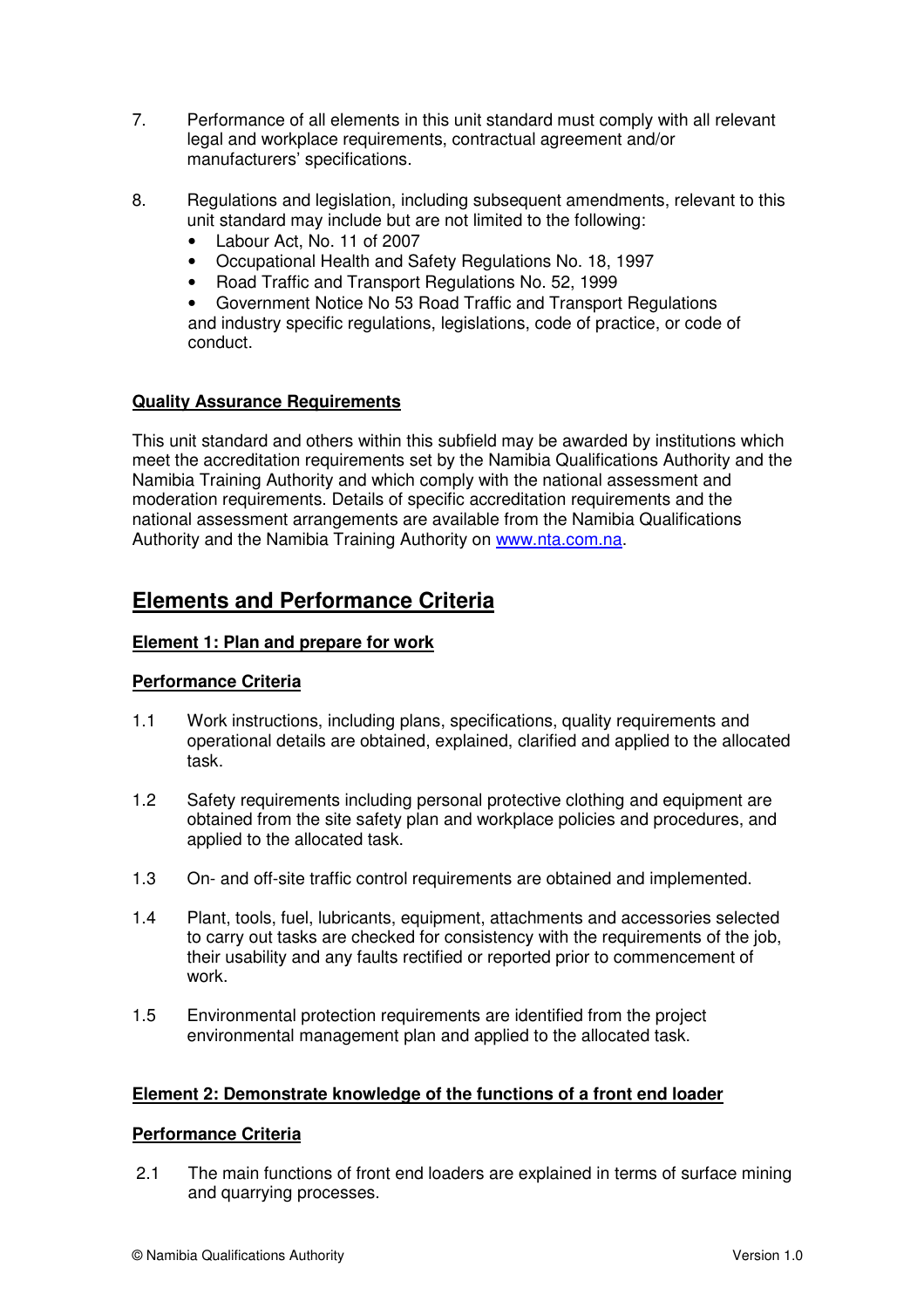- 2.2 The operation of all major components is explained in terms of their functions.
- 2.3 Safety features and warning devices on the front end loader are identified, and their purposes explained in accordance with manufacturers' specifications.
- 2.4 The maximum operating capacities and efficiencies are explained in terms of the specific front end loader capabilities in accordance with manufacturers' specifications.
- 2.5 Warnings from front end loader indicators and gauges are explained according to manufacturers' specifications.
- 2.6 Corrective actions are described or demonstrated in terms of responses to warnings received.

### **Element 3: Start and shut down front end loader**

### **Performance Criteria**

- 3.1 Pre-operational checks are carried out according to appropriate checklist and workplace procedures.
- 3.2 Daily and weekly operator maintenance is performed according to appropriate checklist and workplace procedures.
- 3.3 Start-up and shutdown procedures are followed according to manufacturer's specifications.
- 3.4 Front end loader hours are recorded, if required, in accordance with workplace requirements.
- 3.5 Front end loader maintenance and faults are reported in accordance with workplace requirements.

#### **Element 4: Operate front end loader**

#### **Performance Criteria**

- 4.1 Functions of the various controls are demonstrated in accordance with manufacturer's specifications.
- 4.2 Temporary safety signs are explained in relation to their use and placement and are used as required.
- 4.3 The front end loader is relocated without endangering people, other vehicles and/or buildings or facilities.
- 4.4 Front end loader performance is monitored and corrective action is taken when necessary, in accordance with manufacturer's specifications.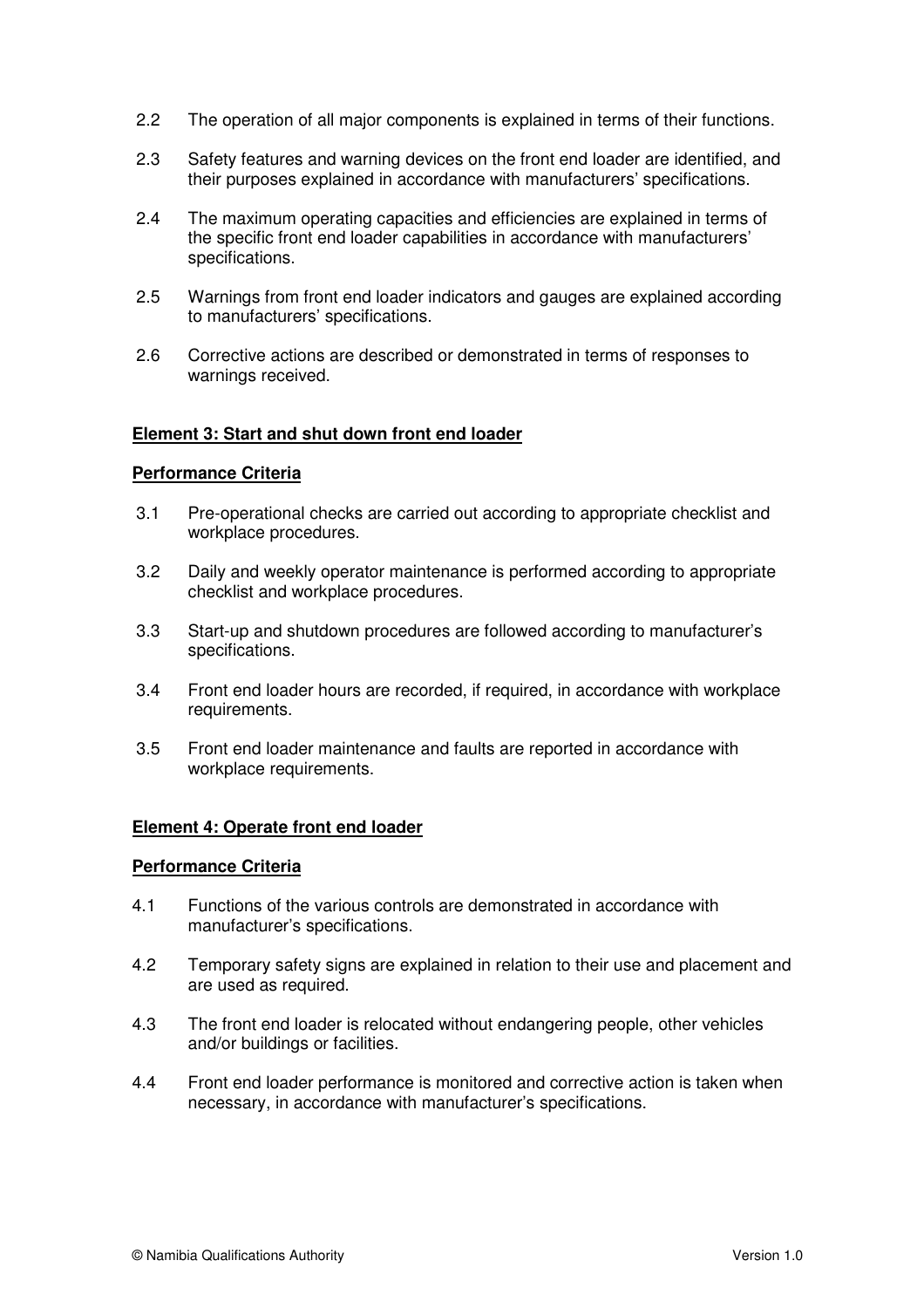# **Element 5: Prepare front end loader for transport to and from site**

# **Performance criteria**

- 5.1 Methods of loading a front end loader for transport are demonstrated according to safety requirements, manufacturer's specifications and transport configuration.
- 5.2 Methods for securing a front end loader for transport are demonstrated in relation to lashing points and safety requirements.

# **Element 6: Load material**

### **Performance Criteria**

- 6.1 Relevant work instructions are obtained and confirmed in line with workplace procedures.
- 6.2 Material is taken out of the stockpile in a safe and efficient manner consistent with accepted productivity rate.
- 6.3 The loader is manoeuvred within the loading zone in a safe manner in accordance with workplace and manufacturers' requirements.
- 6.4 Approach to the vehicle being loaded optimises load distribution and balance.
- 6.5 The vehicle is loaded within its prescribed capacity and statutory requirements.
- 6.6 Front end loader performance is monitored and corrective action is taken when necessary, in accordance with manufacturers' specifications.
- 6.7 The shape of the stockpile is maintained to optimise material recovery.
- 6.8 The functionality of the loading zone is maintained.
- 6.9 Work operations are integrated with other on-site activities.

# **Element 7: Transfer material over a short distance**

#### **Performance Criteria**

- 7.1 Relevant work instructions are obtained and confirmed in line with workplace procedures.
- 7.2 Safe working procedures are followed according to manufacturers' specifications, site specific and statutory requirements.
- 7.3 Front end loader performance is monitored and corrective action is taken when necessary, in accordance with manufacturers' specifications.
- 7.4 Front end loader is operated without risk of damage or loss to machine or property, third party or injury to people.
- 7.5 Material is transferred in accordance with workplace requirements and manufacturers' specifications.